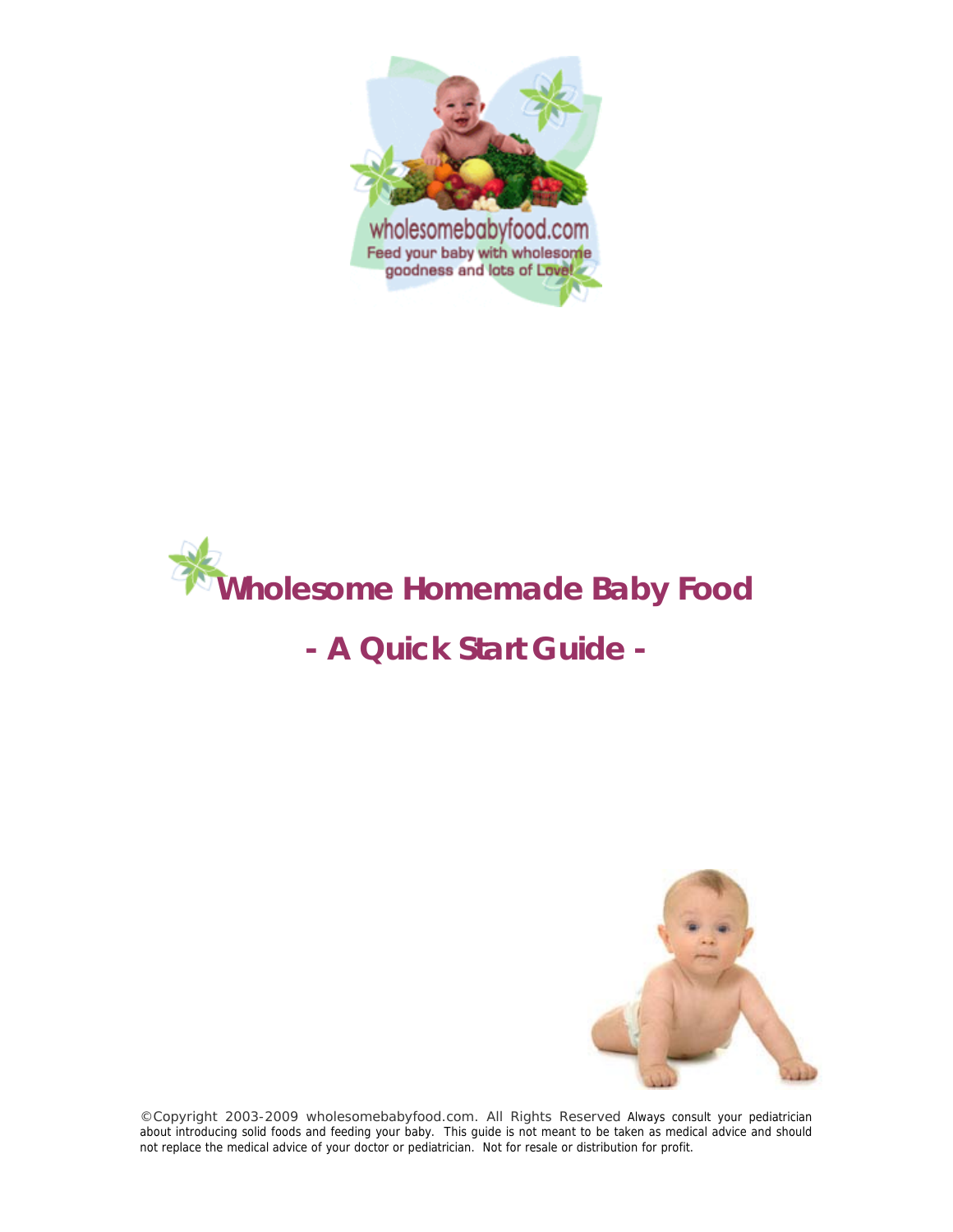

Wholesome Homemade Baby Food A Quick Start Guide®©™

Homemade baby food is a simple, inexpensive way to feed your baby. By making your baby fresh homemade baby food, you can offer your baby more flavors and variety and only the finest quality ingredients.

Tips for Safe Baby Food Preparation:

- Always wash your hands before preparing foods for your baby.
- Ensure your cutting board, utensils, pots and pans, processing equipment and storage containers have been thoroughly washed and cleansed.
- Wash, peel and pit fruits and vegetables as needed.
- Cover and refrigerate or freeze cooked food immediately once you have processed or prepared the food.
- Store pureed foods in the refrigerator for no more than three days.

The Tools You Will Need

- Blender, Food Processor, Food Mill/Grinder, Potato Masher, Fork, Sieve or **Strainer**
- Vegetable Peeler
- Pots, Pans and a Steamer Basket
- Ice cube trays or other freezer safe containers in small sizes (2oz-4oz)
- Freezer bags and permanent marker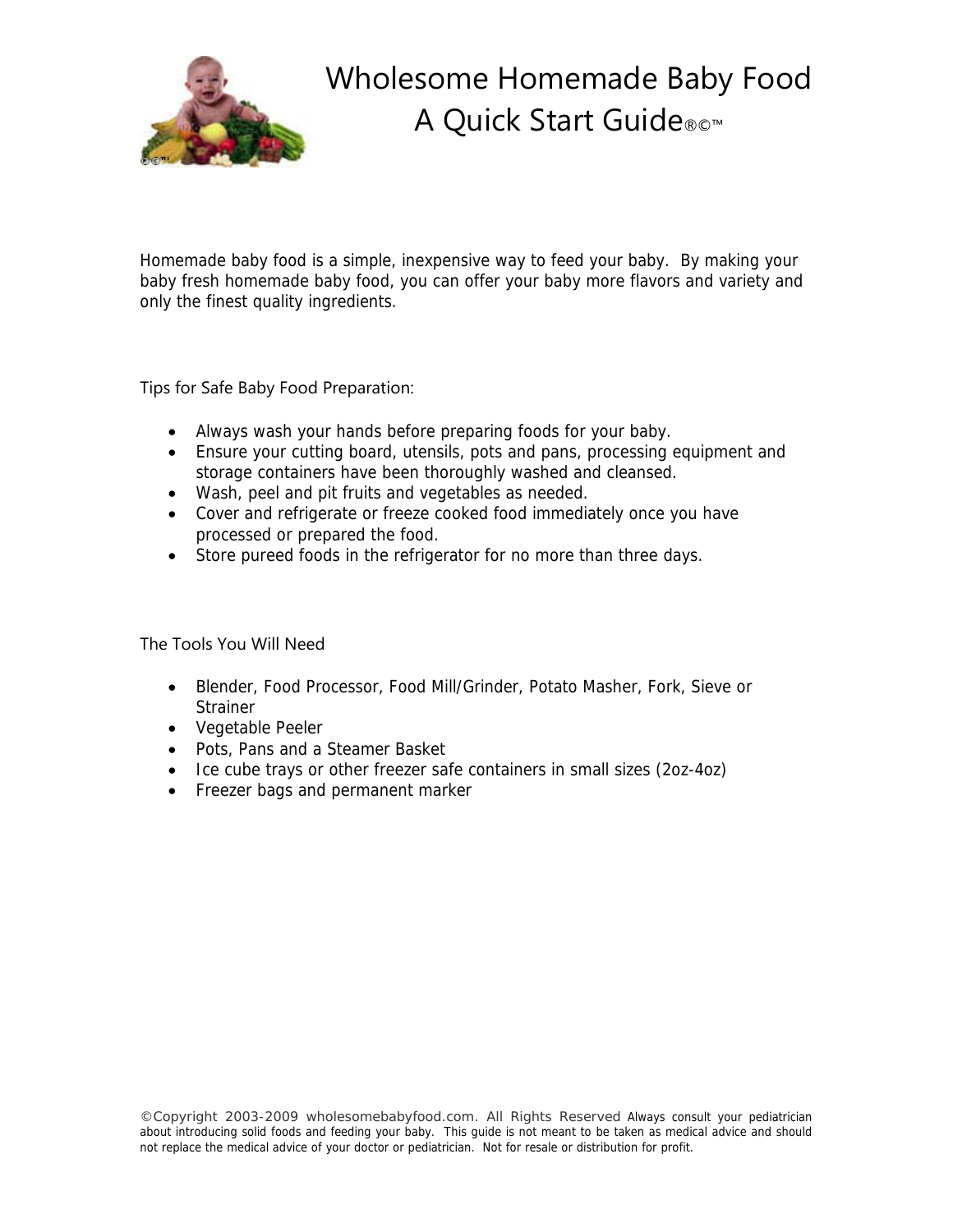

## **Various Methods for Making Baby Food**

Here are a few ways you can make homemade baby food.

#### **Mash It!**

Many foods can be mashed with a fork or potato masher. Foods such as ripe bananas, avocados and soft cooked foods such as sweet potato, apples or squash can all be made with a fork or potato masher. Using a fork or masher will depend on what type of texture your baby requires.

#### **Use a Food Mill**

Cut the food into pieces. Put the cooked food through the food mill. (The skin and seeds will stay in the mill.)

#### **Chop or Grate Baby's Food**

Foods can be finely chopped or grated (with a cheese grater), then mixed with liquid. This is great for babies who are self-feeding.

#### **Food Grinder**

A food grinder can be used to grind up foods for your baby. This is a simple way to prepare meats and more textured foods. The food grinder is also great to take on vacation or when dining out with baby. You can quickly and easily grind up fresh baby food in your hotel or at the restaurant.

#### **Blender or Food Processor**

Add your cooked food to your blender or food processor and blend to the consistency your baby requires. If needed, add liquids such as breast milk, formula, water or the cooking water from the food you cooked to thin out the baby food.

#### **Sieve or Strainer to Finish Homemade Baby Food**

Many parents like to use a sieve or strainer to further thin homemade baby food. These gadgets may be particularly useful for foods that have stubborn skins, such as peas and green beans. Put the food into the sieve or strainer and push it through into a clean bowl. Repeat the process as many times as you need.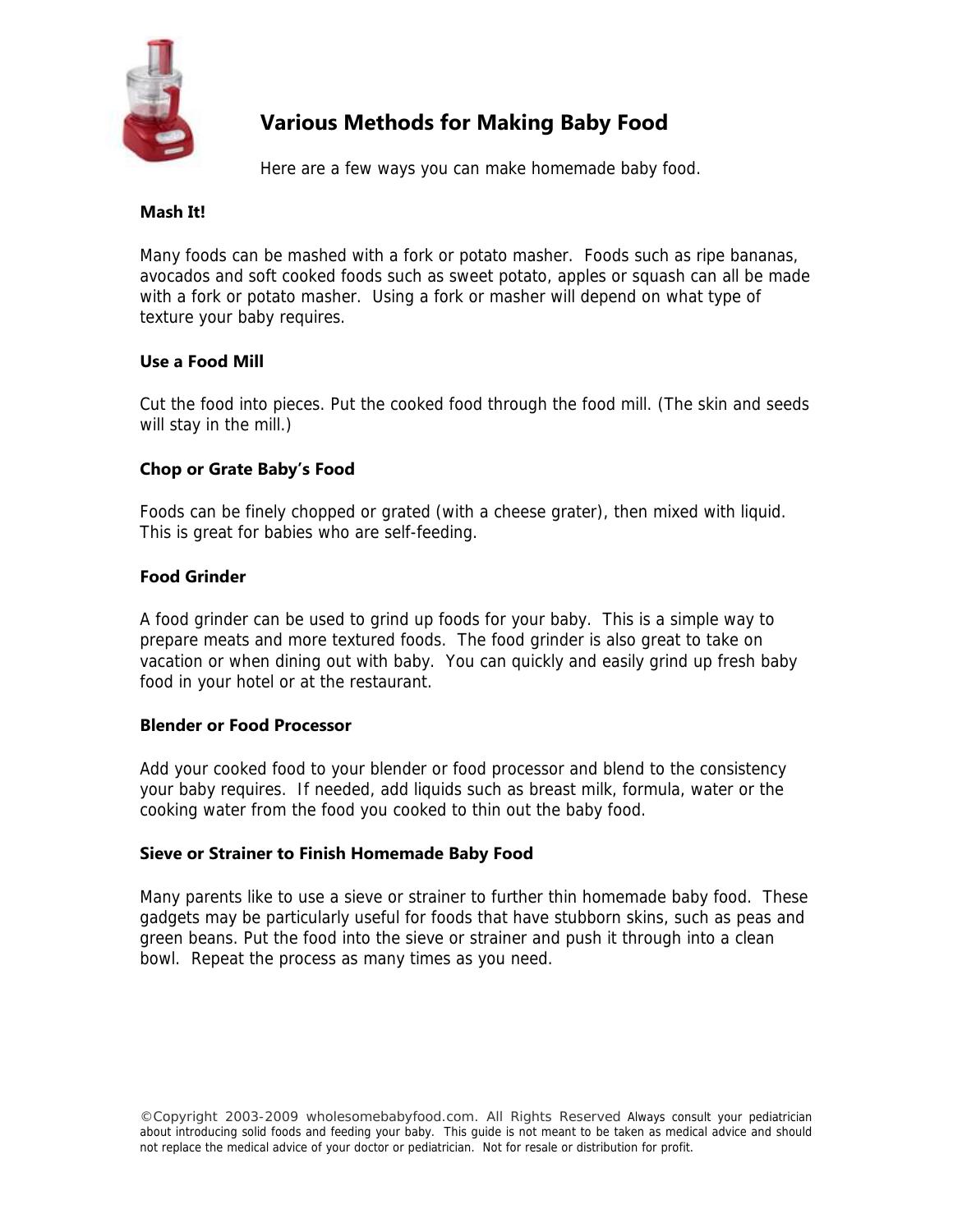

An easy way to freeze homemade baby food is to use ice cube trays.

Freezing in ice trays will give you food cubes that are the perfect size. These food cubes are also easily portioned.

Each ice tray cube slot equals approximately 1 ounce of food.

Using the food cubes method, you will have minimal waste and will be able to "mix and match" foods for your baby.

Never freeze foods in glass that is not manufactured specifically for freezing!

#### **How to make and store baby food cubes**

- Spoon the baby food you made into ice cube trays using a clean utensil.
- Freeze baby foods in ice cube trays.
- Once the food cubes are frozen, pop them out of the trays and store in clean freezer bags. Your food cubes will store for up to 3 months in the freezer.
- If you have difficulty popping out the frozen food cubes, simply run warm water on the underside of the tray to loosen the cubes
- Be sure to label your freezer bags of food cubes; include the date you froze them as well as the name of the food.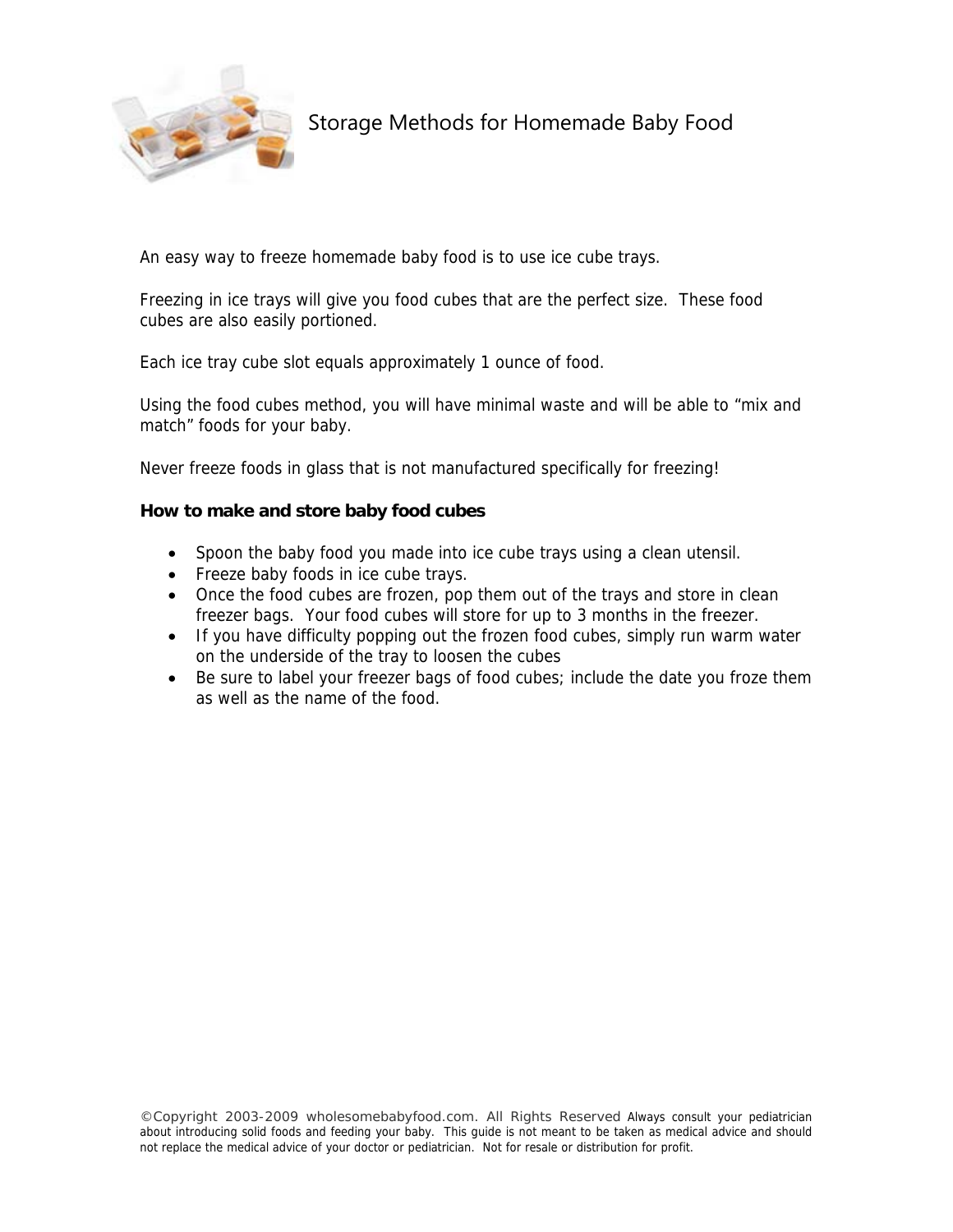

Here are a few ways you may thaw and heat homemade baby food. Baby food does not always have to be heated to be served. Offering your baby a few meals that are room temperature will be helpful in the event you are out and unable to find somewhere to heat baby's food!

- Microwave Thawing of Baby Food Purées If you are using a microwave to thaw or reheat baby food cubes, be sure to stir food to ensure no hot-pockets are left to burn baby! Many parents do not like to use the microwave for a variety of reasons. It is up to you to decide if heating or thawing your baby food cubes in the microwave is right for you and your baby.
- Refrigerator Thawing of Homemade Baby Food Cubes If you do not wish to use a microwave to thaw your baby food cubes, you may thaw your baby food cubes in the refrigerator over night (ensure that the cubes remain a closed container and not in an uncovered bowl).
- Submersion Thawing of Baby Food Cubes Place the frozen baby food cubes in a small bowl and then place the bowl in a larger bowl filled with hot water.